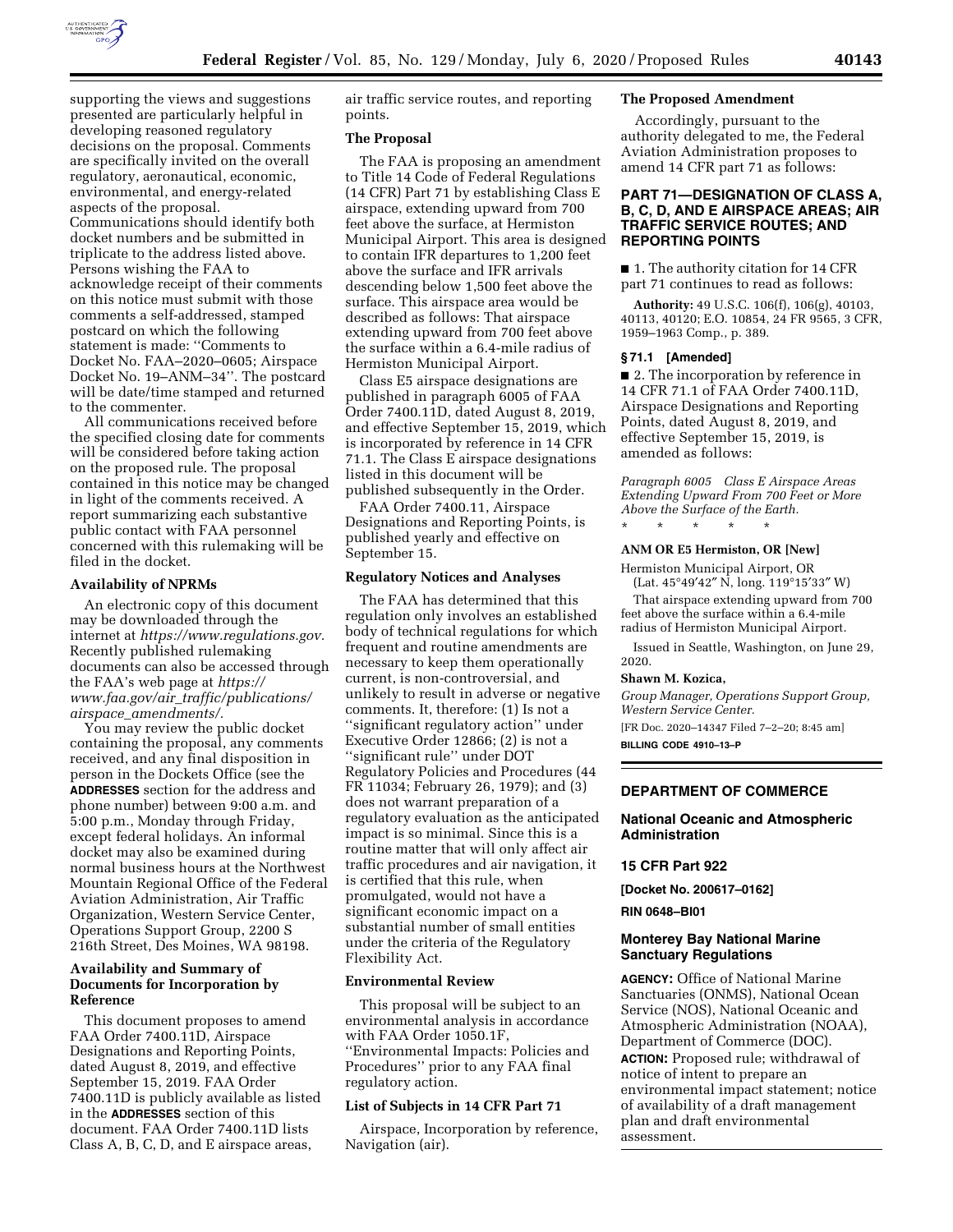**SUMMARY:** The National Oceanic and Atmospheric Administration (NOAA) is proposing revised regulations, a revised management plan, and a draft environmental assessment for Monterey Bay National Marine Sanctuary (MBNMS or sanctuary). The proposed rule includes four modifications to existing MBNMS regulations, the modification of an appendix to the MBNMS regulations that describes sanctuary zone boundaries, and the addition of one new definition to the MBNMS regulations. A draft environmental assessment (EA) has been prepared for this proposed action. NOAA is soliciting public comments on the proposed rule, draft revised management plan, and draft EA.

**DATES:** NOAA will consider all comments received by September 4, 2020. NOAA will hold a virtual public meeting at the following date and time: Thursday, July 23, 2020, 6:00 p.m.–8:00 p.m. PT. In addition, NOAA will accept public comments on this proposed rule during the Monterey Bay National Marine Sanctuary virtual advisory council meeting on Friday, August 21, 2020 at 12:30 p.m. PT and at the Greater Farallones National Marine Sanctuary virtual advisory council meeting on Monday, August 24, 2020 at 11:00 a.m. PT.

**ADDRESSES:** You may submit comments on the proposed rule, the draft management plan, and/or the draft EA, identified by NOAA–NOS–2020–0094, by any of the following methods:

• *Electronic Submission:* Submit all electronic public comments via the Federal e-Rulemaking Portal. Go to *[www.regulations.gov/](http://www.regulations.gov/#!docketDetail;D=NOAA-NOS-2020-0094) [#!docketDetail;D=NOAA-NOS-2020-](http://www.regulations.gov/#!docketDetail;D=NOAA-NOS-2020-0094)  [0094,](http://www.regulations.gov/#!docketDetail;D=NOAA-NOS-2020-0094)* click the ''Comment Now!'' icon, complete the required fields, and enter or attach your comments.

• *Mail:* Written comments may also be mailed to: Paul Michel, Superintendent, Monterey Bay National Marine Sanctuary, 99 Pacific Street, Suite 455A, Monterey, California 93940.

*Instructions:* Comments sent by any other method, to any other address or individual, or received after the end of the comment period, may not be considered by NOAA. All comments received are a part of the public record and will generally be posted for public viewing on *[www.regulations.gov](http://www.regulations.gov)*  without change. All personally identifiable information (*e.g.,* name, address, etc.), confidential business information, or otherwise sensitive information submitted voluntarily by the sender will be publicly accessible. NOAA will accept anonymous comments (enter ''N/A'' in the required

fields if you wish to remain anonymous). Attachments to electronic comments will be accepted in Microsoft Word, Excel, or Adobe PDF file formats only.

To participate in the virtual public meetings, online registration is requested in advance via the following links. When joining the session, if possible, select the option to use your computer's audio. If you cannot use computer audio it is possible to select the phone audio option upon joining the event. In GoToWebinar, The phone number and audio PIN will show up in the audio pane when you select phone audio.

- (1) Virtual Public Hearing—Thursday, July 23, 2020, 6:00 p.m.–8:00 p.m. PT
	- *Registration: [https://](https://attendee.gotowebinar.com/register/398908723113760523) [attendee.gotowebinar.com/register/](https://attendee.gotowebinar.com/register/398908723113760523) [398908723113760523.](https://attendee.gotowebinar.com/register/398908723113760523)*
- (2) Monterey Bay National Marine Sanctuary virtual advisory council meeting—Friday, August 21, 2020 at 12:30 p.m. PT

*Registration: [https://](https://attendee.gotowebinar.com/register/3876637613490216459) [attendee.gotowebinar.com/register/](https://attendee.gotowebinar.com/register/3876637613490216459) [3876637613490216459.](https://attendee.gotowebinar.com/register/3876637613490216459)* 

- (3) Greater Farallones National Marine Sanctuary virtual advisory council meeting—Monday, August 24, 2020 at 11:00 a.m. PT
	- This meeting will be held on Google Meet. Link: *[https://](https://meet.google.com/tyr-enfp-cet) [meet.google.com/tyr-enfp-cet.](https://meet.google.com/tyr-enfp-cet)* To participate by phone only, dial: 1 (641) 821–2321, PIN: 135 736 466#

If you would like to comment during the virtual public meetings, please sign up in advance by selecting ''yes'' during the online registration. The order of comments will be based on your date and time of registration. If you will be participating by phone, send an email to *[Dawn.Hayes@noaa.gov](mailto:Dawn.Hayes@noaa.gov)* to add your name to the speaker list. Please note, no public comments will be audio or video recorded. If you would like to provide public comment anonymously during the virtual public hearing, email your comment to *[Dawn.Hayes@noaa.gov](mailto:Dawn.Hayes@noaa.gov)* or type your comment into the question box and ask for it to be read anonymously during the assigned time.

For more details on the virtual public meetings, visit *[https://](https://montereybay.noaa.gov/) [montereybay.noaa.gov/.](https://montereybay.noaa.gov/)* 

Copies of the proposed rule, draft management plan and draft EA can be downloaded or viewed on the internet at *[www.regulations.gov](http://www.regulations.gov)* (search for docket #NOAA–NOS–2020–0094) or at *[https://montereybay.noaa.gov/intro/mp/](https://montereybay.noaa.gov/intro/mp/2015review/welcome.html) [2015review/welcome.html.](https://montereybay.noaa.gov/intro/mp/2015review/welcome.html)* 

*Important Note for All Participants:*  No portion of the virtual public

meetings, including any public comments, will be audio or video recorded. All public comments received, including any associated names, will be captured and included in the written meeting minutes, will be public, and will be maintained by NOAA as part of its administrative record. All public comments received will be publicly available at *[www.regulations.gov](http://www.regulations.gov)* under docket #NOAA–NOS–2020–0094.

**FOR FURTHER INFORMATION CONTACT:** Paul Michel, Monterey Bay National Marine Sanctuary Superintendent, at *[Paul.Michel@noaa.gov](mailto:Paul.Michel@noaa.gov)* or 831–647– 4201.

### **SUPPLEMENTARY INFORMATION:**

### **I. Background**

### *A. Introduction*

NOAA's Office of National Marine Sanctuaries (ONMS) serves as the trustee for a network of underwater parks encompassing more than 600,000 square miles of marine and Great Lakes waters from Washington state to the Florida Keys, and from Lake Huron to American Samoa. The network includes a system of 14 national marine sanctuaries and Papahānaumokuākea and Rose Atoll marine national monuments.

### *B. Monterey Bay National Marine Sanctuary*

NOAA established MBNMS in 1992 for the purposes of protecting and managing the conservation, ecological, recreational, research, educational, historical, and aesthetic resources and qualities of the area, including the submarine Monterey Canyon and, subsequently, Davidson Seamount. MBNMS is located offshore of California's central coast, encompassing a shoreline length of approximately 276 statute miles (240 nmi) between Rocky Point (Marin County) and Cambria (San Luis Obispo County). With the inclusion of the Davidson Seamount Management Zone (DSMZ) in 2008, the sanctuary spans approximately 6,094 square statute miles (4,602 square nautical miles) of ocean and coastal waters, and the submerged lands thereunder, extending an average distance of 30 statute miles (26 nmi) from shore. Supporting some of the world's most diverse and productive marine ecosystems, it is home to numerous mammals, seabirds, fishes, invertebrates, sea turtles and plants.

### *C. Need for Action*

The primary purpose of the proposed action is to fulfill section 304(e) of the National Marine Sanctuaries Act (16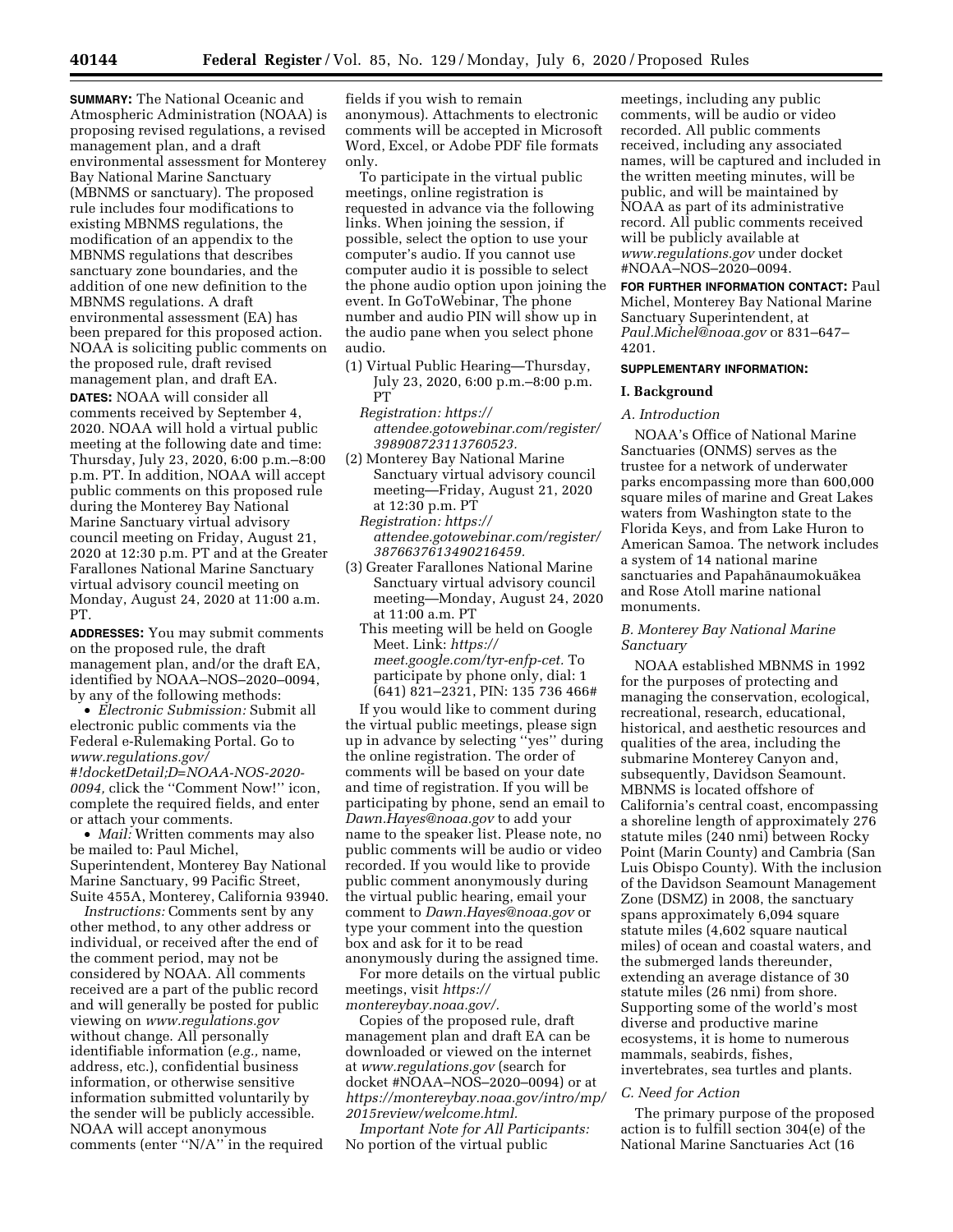U.S.C. 1431 *et seq.*) (NMSA). Section 304(e), 16 U.S.C 1434(e), requires periodic review of sanctuary management plans to ensure that sitespecific management techniques and strategies: (1) Effectively address changing environmental conditions and threats to protected resources and qualities of the sanctuaries; and (2) fulfill the purposes and policies of the NMSA. Accordingly, ONMS conducted a review of the management plan and regulations for MBNMS that has resulted in a proposed new management plan for the sanctuary, and proposed changes to sanctuary regulations.

The management plan review process includes, among other things, an assessment of existing sanctuary regulations to determine if any regulatory changes are needed to support management plan objectives. NOAA is proposing to make four modifications to existing MBNMS regulations, to modify Appendix E to the MBNMS regulations, and to add one new definition to the MBNMS regulations. These changes will support more efficient and effective program management and enhanced stewardship of the sanctuary's natural resources. The need for each individual regulatory action is described in greater detail in section II (Summary of the Proposed Changes to MBNMS Regulations) below.

In accordance with the National Environmental Policy Act (NEPA), on August 27, 2015, NOAA published a notice of intent to prepare an Environmental Impact Statement (EIS) in order to identify and analyze potential impacts associated with a review of the 2008 management plan for MBNMS (80 FR 51973). Preliminary analysis of this revised management plan and the proposed regulatory changes indicates no significant impacts are expected. Accordingly, NOAA determined the preparation of an EIS would not be necessary, and instead prepared an EA, which is available for public review. NOAA is therefore withdrawing the portion of the **Federal Register** Notice published on August 27, 2015, that provided notice of intent to prepare an EIS.

NOAA has conducted an analysis of the revised management plan and the regulatory changes in compliance with the National Environmental Policy Act (NEPA) of 1969, as amended (42 U.S.C. 4321 *et seq.*) and its implementing regulations (40 CFR parts 1500–1508). As required by the Council on Environmental Quality, NEPA, and NEPA's implementing regulations, all reasonable alternatives to the proposed Federal action that meet the purpose and need for the action are considered

in the EA. These alternatives include no action and a range of reasonable alternatives for managing MBNMS according to the objectives of the National Marine Sanctuaries Act.

### *D. Process*

The process for this action is composed of four major stages: (1) Information collection and characterization via development and issuance of a sanctuary condition report that describes the status and trends of driving forces and pressures on the ecosystem and natural and archaeological resource conditions in MBNMS, and public scoping to further identify issues associated with revising the management plan (scoping was completed on October 30, 2015); (2) preparation and release of a proposed rule, draft revised management plan, and draft EA in accordance with NEPA; (3) public review and comment on the proposed rule, draft management plan, and draft EA; and (4) preparation and release of a final management plan and final EA, and any final amendments to the MBNMS regulations, if appropriate. With the publication of this proposed rule, NOAA completes the second phase of this process and enters the third phase.

Together with this proposed rule, NOAA is releasing the draft management plan and draft EA. The draft management plan describes proposed strategies and action plans for future conservation and management of the sanctuary, and the draft EA contains more detailed information on the considerations of this proposal, including an assessment of alternatives, analysis of potential environmental impacts, and references. The draft management plan and draft EA can be found through the website listed in the **ADDRESSES** section above.

### **II. Summary of the Proposed Changes to MBNMS Regulations**

### *A. Beneficial Use of Clean and Suitable Dredged Material*

NOAA proposes to add a new definition for ''beneficial use of dredged material'' at 15 CFR 922.131 and to amend 15 CFR 922.132(f) to clarify that *beneficial use* of clean and suitable dredged material for habitat restoration purposes within MBNMS is not *disposal*  of dredged material as described at 15 CFR 922.132(a)(2)(i)(F) and 15 CFR 922.132(f).

This action would amend 15 CFR 922.131 by adding a definition for ''beneficial use of dredged material.'' The new definition would clarify that the existing prohibition against

permitting the disposal of dredged material in MBNMS does not apply to habitat restoration projects using clean dredged material, because such beneficial use of dredged material would not be considered ''disposal.'' In addition, this definition would apply only to dredged material removed from any of the four public harbors immediately adjacent to the sanctuary (Pillar Point, Santa Cruz, Moss Landing, or Monterey). This action would also amend 15 CFR 922.132(f) to clarify that the disposal of dredged material does not include the beneficial use of dredged material. Together, these regulatory changes would clarify that the language in the terms of designation and MBNMS regulations that prohibit permitting the disposal of dredged material within the sanctuary other than at sites authorized by the U.S. Environmental Protection Agency prior to the effective date of designation (Article V of the MBNMS Terms of Designation, 73 FR 70477, 70494 (Nov. 20, 2008): 15 CFR 922.132(f)), do not preclude NOAA from authorizing the beneficial use of clean dredged material within sanctuary boundaries when suitable for habitat restoration purposes.

In the current MBNMS Management Plan (November 2008 1), NOAA stated, ''If investigations indicate that employment of additional beach nourishment sites using clean dredged harbor material would be possible and appropriate, MBNMS may examine whether revision of MBNMS regulations and Designation Document may be warranted; or if a beneficial program might occur via MBNMS permit or authorization in concert with other agencies.'' (Management Plan at 96.) For the reasons explained below, NOAA anticipates that employment of additional habitat restoration sites using clean dredged material would be possible and appropriate, and that beneficial use projects may occur through MBNMS permits or authorizations.

First, there are several examples in which NOAA has accommodated requests for beneficial use of sediment for beach nourishment in locations adjacent to the sanctuary where the bathymetry and topography allow space for sediment placement above the MHW line. Beach replenishment projects currently occur at Del Monte beach in Monterey and Twin Lakes beach in Santa Cruz. The City of Monterey has an MBNMS authorization for the annual placement of clean dredged material from Monterey Harbor at two onshore

<sup>1</sup>Final Management Plan, *available at [https://](https://montereybay.noaa.gov/intro/mp/welcome.html) [montereybay.noaa.gov/intro/mp/welcome.html.](https://montereybay.noaa.gov/intro/mp/welcome.html)*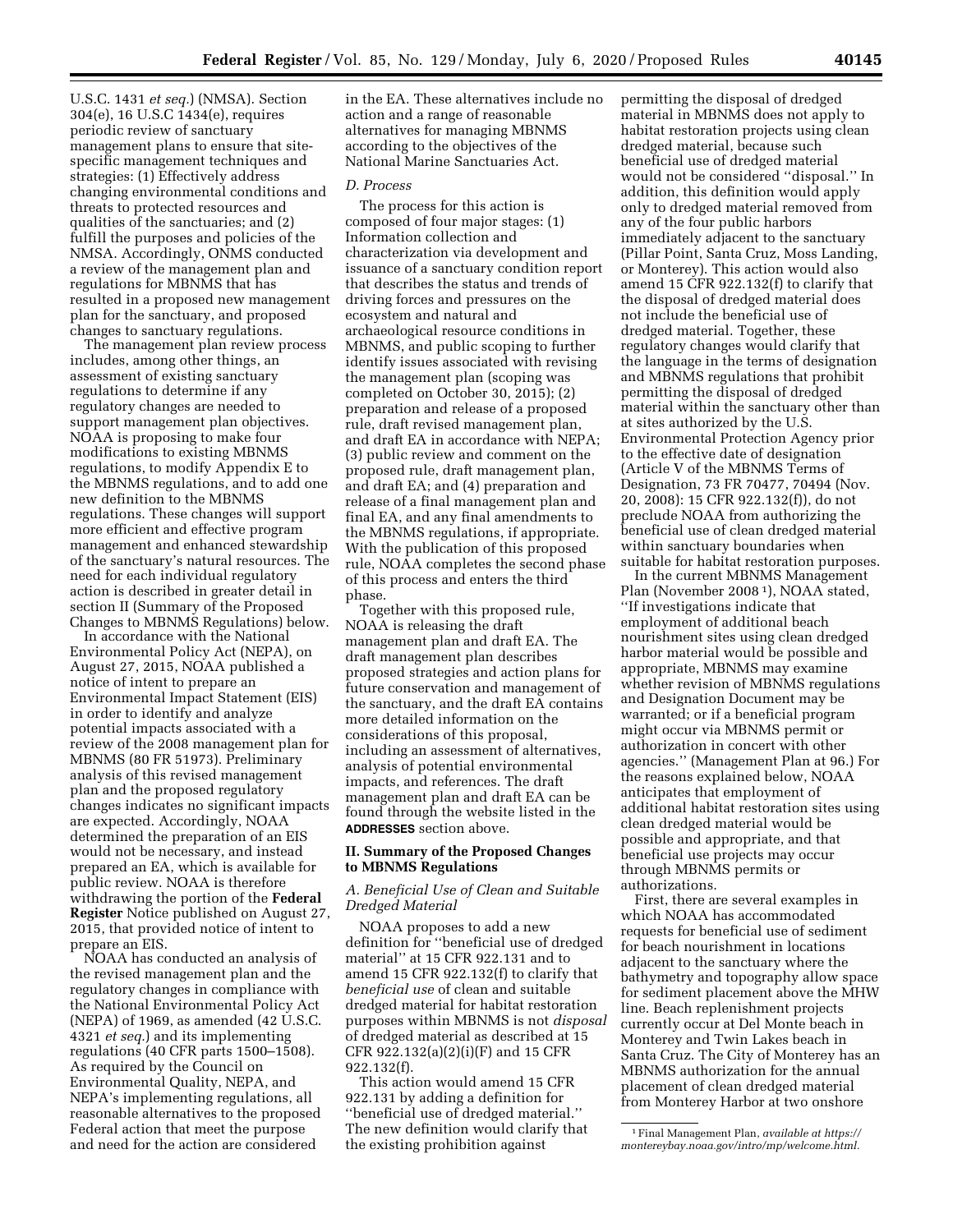locations (approved by EPA) above MHW adjacent to Del Monte Beach. The authorization specifically allows for the decant water from the slurry material to return into the waters of MBNMS. Clean material deposited at these two locations is eventually moved via natural wave action to points within the lower tidal range (*i.e.,* below MHW and thus into MBNMS) and along the beach laterally, effectively maintaining or creating improved coastal habitat and recreational resources within the sanctuary. Both habitat restoration projects at Santa Cruz and Monterey have proven successful in maintaining the integrity of high public use beaches that would otherwise suffer from accelerated erosion due to human interruptions of natural sediment transport patterns in the area. Placement of clean dredged material on these beaches has helped stabilize beach profiles at these sites.

NOAA anticipates that the employment of additional habitat restoration sites—namely, the placement of clean dredged material *below* the MHW line (in the sanctuary) for habitat restoration purposes—would be possible and appropriate. One example would be the potential placement of clean sand (dredged from Pillar Point Harbor) onto an eroded beach (Surfer's Beach) immediately adjacent to the harbor along the sanctuary's shoreward boundary. Due to the interruption of natural sand transport patterns by shoreline infrastructure (*e.g.,* the harbor breakwaters), the beach has eroded to such a degree that ocean waters now extend to the toe of the riprap armoring that safeguards Highway 1 (located along the shoreline from the base of the east Pillar Point Harbor breakwater to the ocean terminus of Coronado Street). Surfer's Beach is now submerged at MHW, and only a fraction of the former beach appears at the lowest tide levels.

Absent clarification in past and current MBNMS regulations that *disposal of dredged material* is a fundamentally different activity than *beneficial use of dredged material for shoreline restoration,* NOAA has not authorized discharges of clean dredged material directly into the sanctuary, pursuant to managerial discretionary authority under 15 CFR 922.48, 922.49, and 922.133. Though NOAA has previously provided information to Pillar Point Harbor about how to implement beach nourishment projects similar to those described above for Santa Cruz and Monterey Harbors, no such project has been pursued by the harbor district. To date, only periodic shoreline armoring has been installed to

arrest erosion. But armoring is neither a sustainable long-term solution nor a beach restoration activity. Longer-term, softscape alternatives to armoring are desired to protect the beach and restore beach habitat.

The beneficial use of clean dredged material for habitat restoration purposes would provide an additional effective and sustainable option to address sites in MBNMS where shoreline habitat and resources are increasingly impacted by erosion due to shoreline structures, coastal armoring, sea level rise, and documented, increased storm activity.

The beneficial use of dredged material at sites within the sanctuary, such as Surfer's Beach, would require: A sanctuary permit or authorization; additional rigorous testing and screening of the material to ensure that the material is both clean and suitable for habitat restoration; additional review of the proposed project under NEPA and other applicable statutes; and permitting, as applicable, by other federal, state and local regulatory authorities with jurisdiction over the proposed beneficial use project. Furthermore, a proposed project involving use of dredged material would only be eligible for approval by NOAA if the project demonstrated a sanctuary habitat restoration purpose under the proposed new definition of *beneficial use of dredged material* at 15 CFR 922.131, and if the project otherwise met the permit or authorization procedures and review criteria described in 15 CFR 922.48, 922.49, and 922.133. The permit and environmental reviews of the proposed beneficial use project would continue to prevent the disposal of unsuitable and unclean material into the sanctuary that could adversely affect sanctuary resources.

Clean dredged materials from harbors immediately adjacent to the sanctuary would be considered an eligible source of material for restoring (or partially restoring) habitats degraded by interruption of local sediment transport cells by harbor infrastructure (*e.g.,*  jetties, seawalls and piers). Since dredged materials from distant harbors would not be indigenous to local sediment transport cells, NOAA would not approve the use of such materials for habitat restoration purposes. The limitations on use of dredged material would not restrict or limit NOAA's existing authority to permit the use of non-dredged materials for beneficial habitat restoration projects within MBNMS.

This proposed action, which would clarify the ability of NOAA to authorize beneficial use of clean and suitable dredged material originating from any of

the four adjacent public harbors for habitat restoration purposes within the sanctuary, would be consistent with the regulatory framework for dredge, fill, and disposal projects as outlined by the Clean Water Act (33 U.S.C. 1251 *et seq.*), the Ocean Dumping Act (33 U.S.C. 1401 *et seq.*), and applicable U.S. Army Corps of Engineers and U.S. Environmental Protection Agency regulations. The existing regulatory framework differentiates between the disposal (*i.e.,*  discarding) of dredged material and its beneficial use (*i.e.,* purposeful application). For example, the ''disposal into ocean waters'' of dredged material is regulated under provisions of the Ocean Dumping Act, whereas discharge of dredged material for fill, including beach restoration, is regulated under Section 404 of the Clean Water Act. 33 CFR 336.0. Moreover, any proposed beneficial use of dredged material project in MBNMS would be subject to applicable permit and regulatory reviews of other federal, state and local authorities with jurisdiction over the proposed project.

Finally, pursuing this proposed action would also be consistent with current state and federal coastal management practices that favor softscape approaches to restoring and protecting beaches and shorelines over hardscape methods (*e.g.,* riprap, groins and seawalls). The USACE Engineering and Design Manual on Dredging and Dredged Material (July 2015) 2 states, ''Interest in using dredged material as a manageable, beneficial resource, as an alternative to conventional placement practices, has increased.'' The USACE/ USEPA Beneficial Use Planning Manual<sup>3</sup> states, "the promotion of beneficial uses continues to require a shift from the common perspective of dredged material as a waste product to one in which this material is viewed as a valuable resource that can provide multiple benefits to society.'' The planning manual further notes that in general, ''clean, coarse-grained sediments (sands) are suitable for a wide variety of beneficial uses.'' Finally, the USACE/USEPA Manual on The Role of the Federal Standard in the Beneficial Reuse of Dredged Material<sup>4</sup> indicates,

<sup>2</sup>EM 1110–2–5025 at page 5–1 (July 31, 2015), available at *[http://](http://www.publications.usace.army.mil/Portals/76/Publications/EngineerManuals/EM_1110-2-5025.pdf)*

*[www.publications.usace.army.mil/Portals/76/](http://www.publications.usace.army.mil/Portals/76/Publications/EngineerManuals/EM_1110-2-5025.pdf)  [Publications/EngineerManuals/EM](http://www.publications.usace.army.mil/Portals/76/Publications/EngineerManuals/EM_1110-2-5025.pdf)*\_*1110-2- [5025.pdf.](http://www.publications.usace.army.mil/Portals/76/Publications/EngineerManuals/EM_1110-2-5025.pdf)* 

<sup>3</sup> Identifying, Planning, and Financing Beneficial Use Projects Using Dredged Material at 9 (October 2007, available at *[https://www.epa.gov/sites/](https://www.epa.gov/sites/production/files/2015-08/documents/identifying_planning_and_financing_beneficial_use_projects.pdf)  [production/files/2015-08/documents/identifying](https://www.epa.gov/sites/production/files/2015-08/documents/identifying_planning_and_financing_beneficial_use_projects.pdf)*\_ *planning*\_*and*\_*financing*\_*[beneficial](https://www.epa.gov/sites/production/files/2015-08/documents/identifying_planning_and_financing_beneficial_use_projects.pdf)*\_*use*\_ *[projects.pdf.](https://www.epa.gov/sites/production/files/2015-08/documents/identifying_planning_and_financing_beneficial_use_projects.pdf)* 

<sup>4</sup>EPA842–B–07–002 (October 2007) at 3, available at *[https://www.epa.gov/sites/production/](https://www.epa.gov/sites/production/files/2015-08/documents/role_of_the_federal_standard_in_the_beneficial_use_of_dredged_material.pdf)*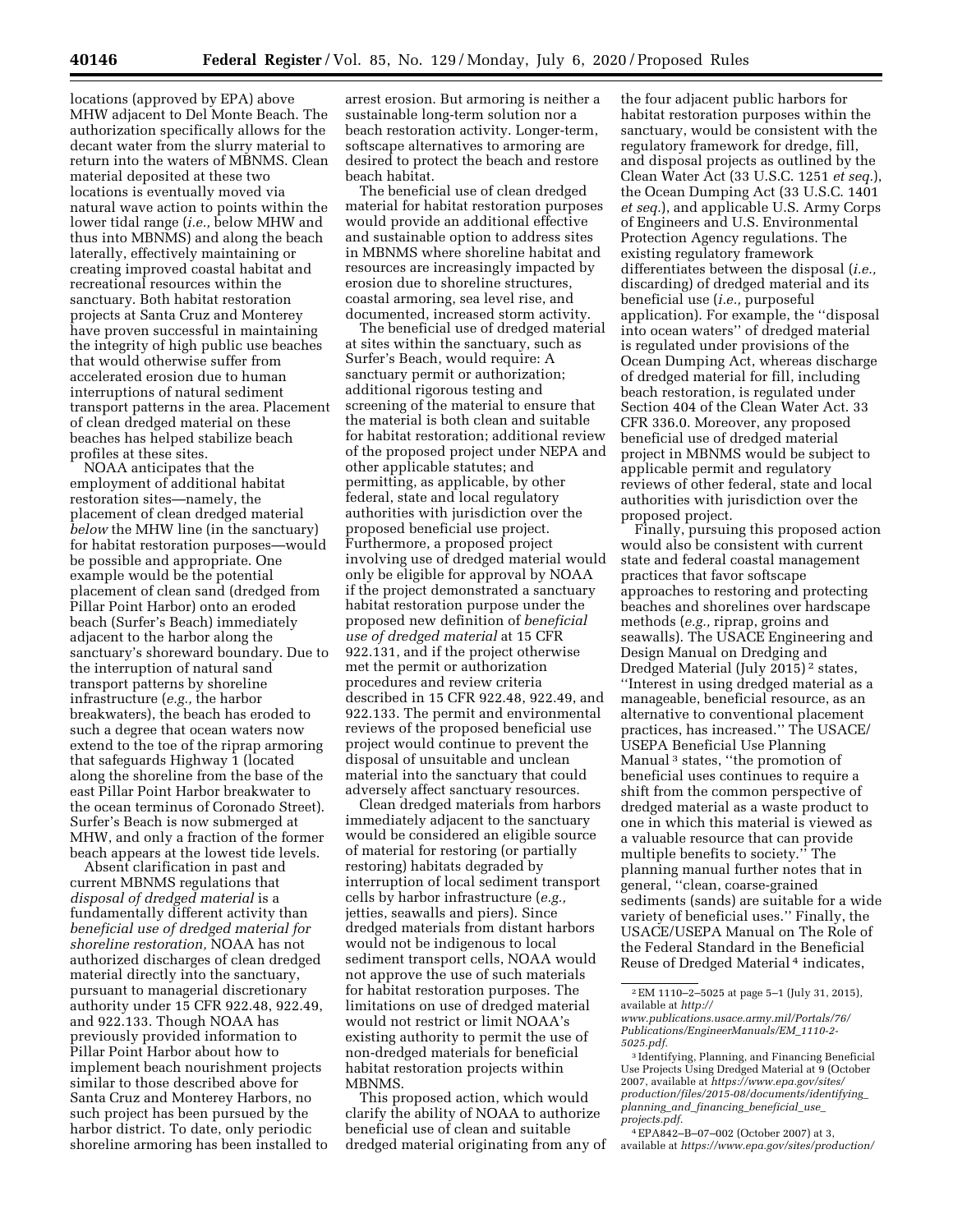''a beneficial use option may be selected for a project even if it is not the Federal Standard for that project.''

For all of the above reasons, NOAA anticipates that the placement of clean locally-dredged material in the sanctuary for habitat restoration purposes would be appropriate and consistent with the existing regulatory framework for dredge, fill, and disposal projects. Accordingly, NOAA proposes this regulatory change to clarify the ability of NOAA to authorize the beneficial use of clean and suitable dredged material for habitat restoration purposes within MBNMS, because such proposed use would not be ''disposal of dredged material'' within the meaning of the MBNMS terms of designation and regulations.

# *B. Modification of Seasonal/Conditional Requirement for Motorized Personal Watercraft Access to MPWC Zone 5 (Mavericks)*

With this proposed rule, NOAA would amend MBNMS regulations to reduce the sea state condition required for motorized personal watercraft (MPWC) access to the Mavericks seasonal-conditional MPWC zone at Half Moon Bay. NOAA would change the current High Surf Warning (HSW) requirement to a less stringent High Surf Advisory (HSA) requirement. The seasonal-conditional MPWC zone was created in 2009 primarily to allow MPWC to support big-wave surfing at Mavericks during winter months when wildlife activity is significantly reduced in this area. Currently, MPWC can freely access the Mavericks seasonalconditional zone only when HSW conditions (predicted breaking waves at the shoreline of 20 feet or greater) are in effect, as announced by the National Weather Service for San Mateo County during the months of December, January, and February. However, due to unique bathymetric features at Mavericks, waves can exceed 20 feet well before HSW conditions are announced county-wide. Allowing MPWC access to Mavericks during HSA conditions (predicted breaking waves at the shoreline of 15 feet or greater) would allow MPWC presence at the break 3– 5 more days per year to provide safety assistance to surfers operating in a highly energized surf zone.

Surfers have developed new techniques for paddling onto larger and larger waves, so paddle surfers now routinely surf extremely large waves at Mavericks during winter HSA

conditions when MPWC access to the zone is currently prohibited. In February 2017, an MBNMS Advisory Council subcommittee recommended lowering the current conditional threshold for MPWC access to Mavericks from a HSW to a HSA during the months of December, January, and February to allow expanded use of MPWC for safety assistance to surfers recreating in extreme sea conditions. The MBNMS Advisory Council voted unanimously to support the subcommittee recommendation on February 17, 2017. NOAA agrees with the Advisory Council recommendations and believes it would benefit public safety, while posing no significant added threat of disturbance to protected wildlife in the area due to minimal wildlife activity there during winter extreme high-surf events.

### *C. Exempted Department of Defense Activities Within Davidson Seamount Management Zone*

With this proposed rule, NOAA would amend MBNMS regulations by modifying 15 CFR 922.132(c)(1) to correct an error. The current regulatory text at 15 CFR 922.132(c)(1) states, in part, that a list of exempted Department of Defense (DOD) activities at the Davidson Seamount Management Zone (DSMZ) is published in the 2008 MBNMS Management Plan Final Environmental Impact Statement (FEIS). However, due to an administrative error, the list of exempted activities (identified in a December 18, 2006, letter to NOAA from the U.S. Air Force 30th Space Wing and subsequently affirmed by NOAA), was never included in the 2008 FEIS. The MBNMS Superintendent confirmed in a January 5, 2009, letter to the U.S. Air Force 30th Space Wing that NOAA acknowledged the list of exempted activities as valid from the effective date of inclusion of the DSMZ within MBNMS (March 9, 2009) and that NOAA would correct the administrative record and regulations to properly document the exempted DOD activities within the DSMZ. Accordingly, NOAA proposes to modify 15 CFR 922.132(c)(1) by replacing ''2008 Final Environmental Impact Statement'' with ''2020 Final Environmental Assessment for the MBNMS Management Plan Review.''

An appendix in the 2020 draft EA serves as the published list of exempted DOD activities within the DSMZ referenced and confirmed by the January 5, 2009, letter to the U.S. Air Force 30th Space Wing from the MBNMS Superintendent. NOAA herein affirms that the exemptions requested by the Air Force in 2006 and confirmed

by NOAA in 2009 have been valid since the effective date of the DSMZ's addition to MBNMS (March 9, 2009).

# *D. Reconfiguration of Year-Round MPWC Zone Boundaries*

With this proposed rule, NOAA would amend MBNMS regulations to modify boundaries of four year-round MPWC riding zones in a manner that maintains NOAA's original intent to provide recreational opportunities for MPWC within the sanctuary, while safeguarding sensitive sanctuary resources and habitats from unique threats of disturbance by these watercraft.

Specifically, the proposed modifications would reduce the number of deployed boundary buoys and associated navigational hazards, aesthetic impacts, and mooring failures that create public safety issues, marine debris, seafloor impacts, and excessive maintenance effort. The zones were established in 1992 to provide recreational use areas for MPWC while safeguarding marine wildlife and habitats from the unique capability of MPWC to sharply maneuver at high speeds in the ocean environment and freely access remote and sensitive marine habitat areas, unlike any other type of motorized vessel (57 FR 43310).

The four MPWC riding zones were established near each of the four harbors in the sanctuary where MPWC operators typically launch. The boundaries were delineated without any consideration of practical matters such as buoy station integrity or sustainability. For example, buoys deployed off rocky points have experienced repeated mooring failures due to heavy wave diffraction/ reflection, abrasive and mobile rocky substrate affecting mooring tackle, and lack of soft sediments for secure anchor set. Buoys deployed in deep water have repeatedly failed due to suspected interactions with vessels and commercial fishing gear. Mooring failures cause deposition of chain and anchors on the seafloor and pose a hazard to mariners and the public from drifting buoys. Even when buoys hold station, they could present navigation obstacles. Reducing the number of boundary buoys by utilizing more existing marks and geographical features (*e.g.,* United States Coast Guard navigation buoys and landmarks) can markedly reduce navigational hazards and mooring failures that create public safety issues, marine debris, seafloor impacts, and excessive maintenance effort.

Anecdotal observations of MPWC zone use over time by harbor officials, marine enforcement officers, ocean

*[files/2015-08/documents/role](https://www.epa.gov/sites/production/files/2015-08/documents/role_of_the_federal_standard_in_the_beneficial_use_of_dredged_material.pdf)*\_*of*\_*the*\_*federal*\_ *standard*\_*in*\_*the*\_*beneficial*\_*use*\_*of*\_*dredged*\_ *[material.pdf.](https://www.epa.gov/sites/production/files/2015-08/documents/role_of_the_federal_standard_in_the_beneficial_use_of_dredged_material.pdf)*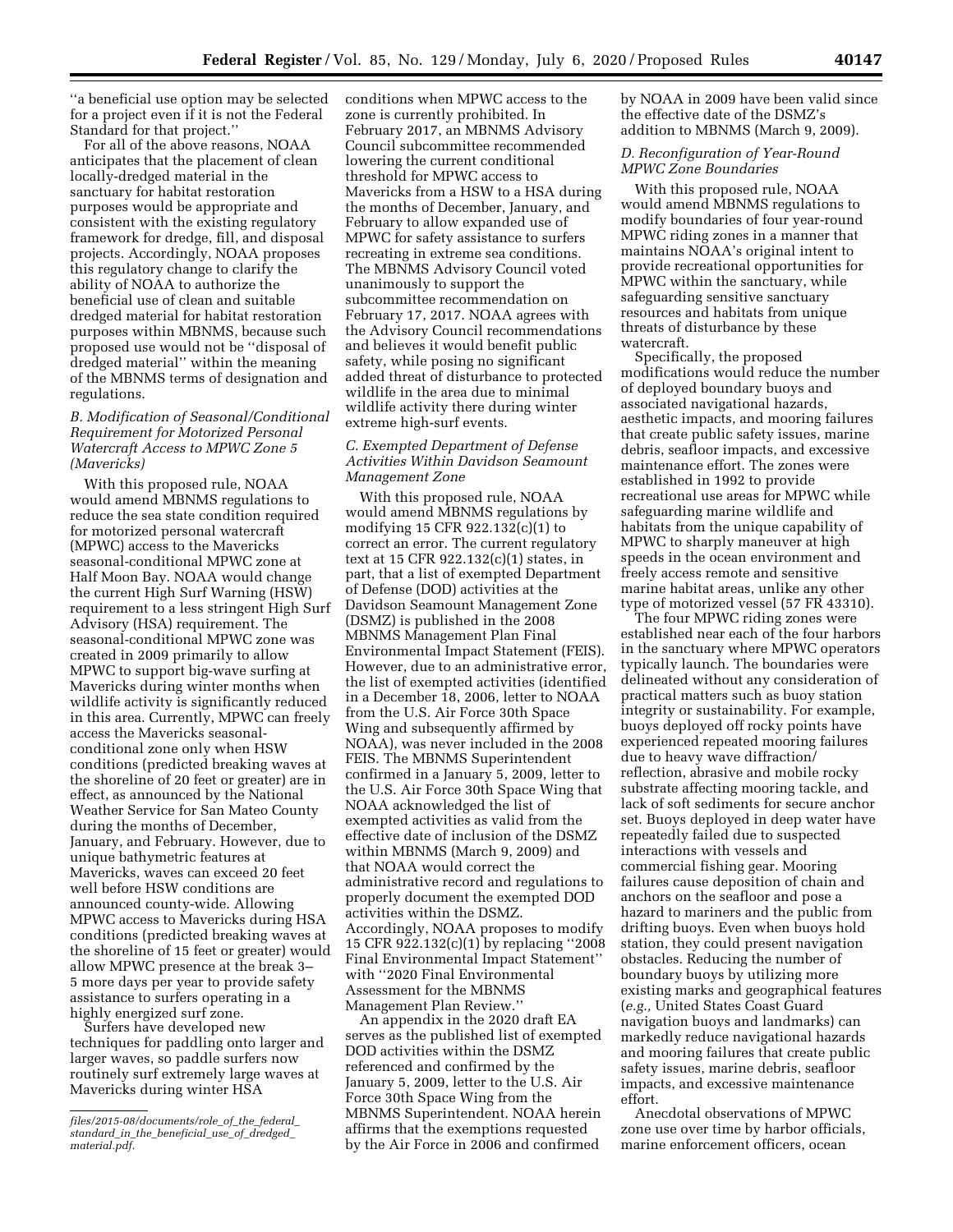users, sanctuary staff, and volunteers indicate that the zones are rarely used by MPWC operators. Therefore, reconfiguring the zones will have minimal impact to a small number of users.

Reconfiguring zones to be smaller and closer to shore would provide improved MPWC access and operator safety, and would also aid zone monitoring, enforcement, and planned systematic surveys of zone use described in the new MBNMS management plan. Relocation of marker buoys to shallower mooring depths would improve stationkeeping, inspection, and maintenance of boundary buoy moorings. Reconfiguration of zones would achieve a 40% reduction in the overall number of deployed MPWC boundary buoys from 15 to 9. It would eliminate six existing buoy mooring stations entirely; replace four existing mooring stations with four new shallower mooring stations; and leave five previous mooring stations unchanged. This would result in the permanent removal of anchors and chain from the seafloor at 10 sites and installation of anchors and chain at four new sites—a 40% net reduction in the number of MPWC boundary buoy mooring sites. As previously stated, the four new mooring stations would be in shallower water and deliberately sited in mud/sand substrate to avoid rocky reef habitat—a purposeful reduction of negative environmental impacts. Zone reconfigurations would result in a 59% reduction of total areal coverage of the four year-round zones, resulting in an equal reduction of surface area subject to direct MPWC interactions with specially protected marine wildlife, such as migratory birds, whales, dolphins, porpoise, turtles, sea lions, and sea otters.

The reconfigured MPWC zones would still provide considerable area adjacent to all four harbors for general use of MPWC, fulfilling the original goal for the zones when established in 1992. The four reconfigured year-round access zones would offer 0.96 square miles (614 acres) of riding area south of Pillar Point Harbor, 2.63 square miles (1,683 acres) off Santa Cruz Harbor, 2.29 square miles (1,466 acres) off Moss Landing Harbor, and 3.10 square miles (1,984 acres) off Monterey Harbor. Maps depicting proposed MPWC zone boundary changes can be found in the draft EA.

The proposed zone reconfigurations would shorten the length of the MPWC access corridors to the Santa Cruz and Monterey zones by 66% and 23% respectively, allowing MPWC operators easier and quicker access to both riding

areas. The shorter access corridors would reduce the period of restricted maneuverability for transiting MPWC and thus lower the potential for negative interaction with marine traffic and wildlife as MPWC approach/depart harbor entrances. Planned rotation of the access corridor at Monterey away from the predominant marine traffic pattern to/from the harbor will also reduce the potential for negative interaction with other vessels there. The reconfigured zone boundaries at Santa Cruz would shift that zone closer to shore, improving safety for MPWC operators should they need emergency assistance. A shortened access corridor and zone shift closer to shore at Santa Cruz have been requested by MPWC users in the past.

Each existing MPWC zone would remain at its current general geographical location, with the following changes:

1. Modify the year-round Half Moon Bay MPWC zone by using existing Coast Guard red bell buoy ''2'' and existing Coast Guard green gong buoy ''1S'' as boundary points instead of current MBNMS buoys PP2 and PP3; this would enable permanent removal of two buoys from the ocean. By re-shaping the current zone from a parallelogram to a concave pentagon, the zone's general position south of Pillar Point Harbor would be maintained, the zone area would increase by 9% (from .87 sq mi to .96 sq mi), and two buoys would be permanently removed from the waterway, reducing navigational obstructions, risk of mooring failure, and buoy and tackle loss.

2. Modify the year-round Santa Cruz MPWC zone by using existing Coast Guard red/white whistle buoy ''SC'' as a boundary point, instead of current MBNMS buoy SC7; this would enable permanent removal of one MBNMS buoy from this zone. By re-shaping the current zone from a rectangle to a parallelogram, the zone position would rotate 45° clockwise to the NE, and the zone area would be reduced by 59% (from 6.36 sq mi to 2.63 sq mi). One MBNMS buoy would be permanently removed from the waterway, one buoy would remain on station, and two buoys would be redeployed to shallower depths. The redistributed buoys would be positioned within better visible range of one another, in softer seafloor sediments, and away from rocky points, thus reducing navigational obstructions, risk of mooring failure, and buoy and tackle loss.

The reconfigured zone boundaries at Santa Cruz would shift the zone closer to shore, providing MPWC operators easier and quicker access to the riding

area and improved safety, should an MPWC operator need emergency assistance. The transit route to the zone from the entrance of the Santa Cruz Small Craft Harbor would be reduced from 1.35 miles to 0.5 miles, providing a 66% shorter route and transit time for MPWC operators. As noted above, these specific zone modifications have been requested by MPWC users in the past. Since the prescribed 100-yard wide MPWC transit corridor for accessing the zone from the small craft harbor would be shorter, MPWC would be in the transit corridor for less time, resulting in a shorter period of restricted maneuverability and lowered potential for negative interaction with marine traffic and wildlife when approaching/ departing the harbor entrance.

3. Modify the year-round Moss Landing MPWC zone by eliminating current MBNMS buoys ML4 and ML5; this would enable permanent removal of two buoys from the ocean. By reshaping the current zone from an irregular hexagon to a trapezoid, the eastern portion of the zone would remain in its current position, the zone area would be reduced by 72% (from 8.10 sq mi to 2.29 sq mi), and two MBNMS buoys would be permanently removed from the waterway, reducing navigational obstructions, risk of deepwater mooring failures, and buoy and tackle loss.

4. Modify the year-round Monterey MPWC zone by using existing Coast Guard red bell buoy ''4'' as a boundary point instead of MBNMS buoy MY3; this would enable permanent removal of one MBNMS buoy from this zone. By reshaping the current zone from a trapezoid to a parallelogram, the zone position would rotate 90° clockwise to the NE, and the zone area would be reduced by 51% (from 6.36 sq mi to 3.10 sq mi). One MBNMS buoy would be permanently removed from the waterway, one buoy would remain on station, and two buoys would be redeployed to shallower depths. The redistributed buoys would be positioned within better visible range of one another, in softer seafloor sediments, and away from rocky points and popular commercial squid fishing grounds, thus reducing navigational obstructions, risk of deep-water mooring failure, risk of disruption to commercial fisheries, and buoy and tackle loss.

The length of the prescribed zone transit route from Monterey Harbor would decrease from 1.00 mile to 0.77 mile, reducing the length of the transit corridor by 23% and facilitating more immediate access to and from the harbor by MPWC operators and reduced risk of wildlife disturbance. In addition, the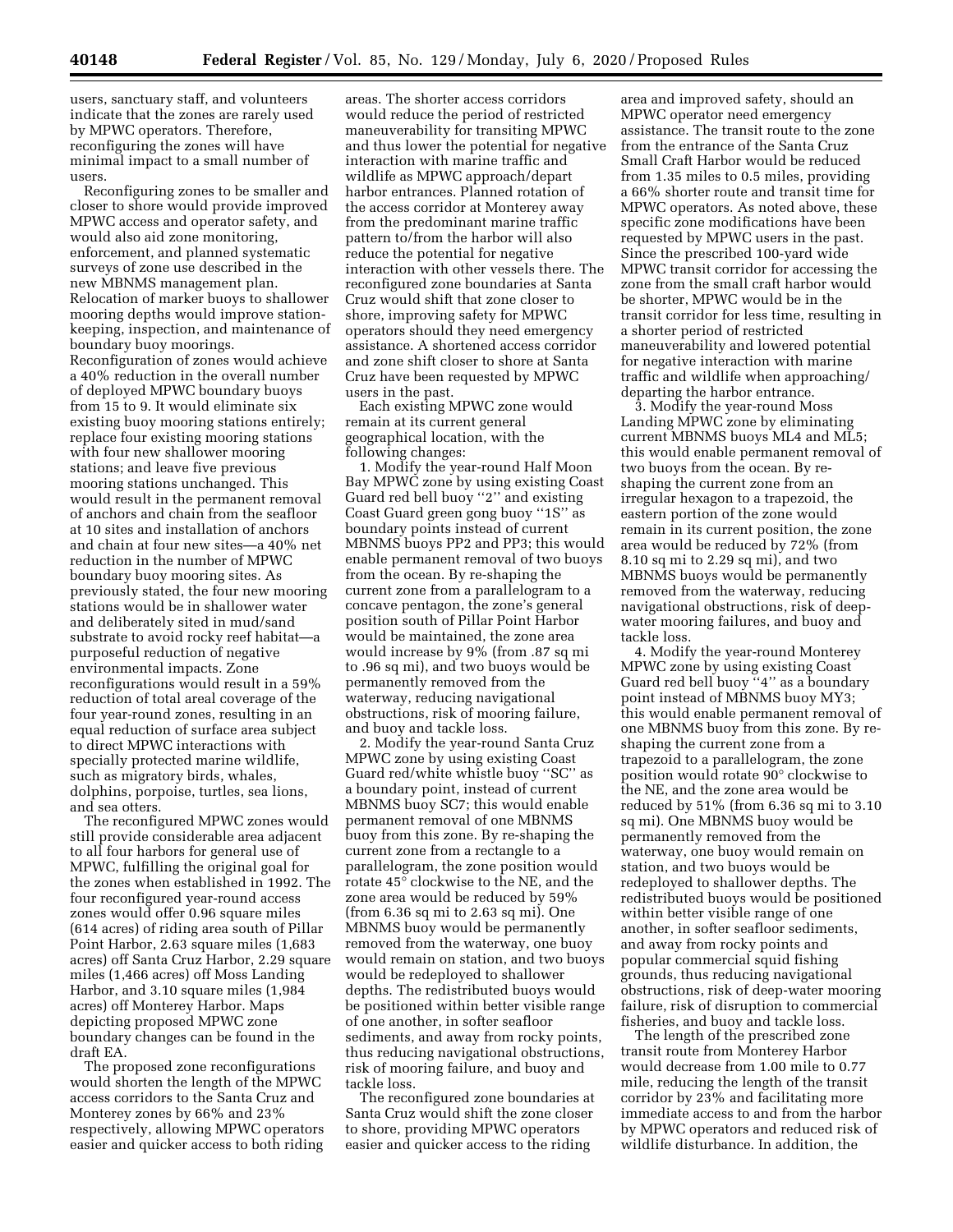transit corridor would be rotated 52 degrees further east from the harbor entrance, away from the predominant marine traffic pattern to/from the harbor.

In summary, revising locations of MPWC zone boundaries represents essential adaptive management practice as envisioned in the National Marine Sanctuaries Act and the required management plan review process. The adjustments maintain 9 square miles (5,760 acres) of the sanctuary for operating MPWC off all four harbors in areas with decreased likelihood of wildlife disturbance, which were goals for the original creation of the zones in 1992. Observations by NOAA staff, volunteers, and partner agencies indicate these areas are not highly used. Nevertheless, coupled with the increased operating days at the Mavericks MPWC zone proposed in this draft rule, NOAA's original intent to facilitate MPWC recreational opportunities will be maintained.

The reconfigured boundaries will also improve access to the MPWC zones by shifting them closer to shore and harbor launch points. Reducing the number of necessary MPWC boundary buoys also reduces impacts to benthic habitats, risk of wildlife entanglements, and risk of maritime collisions. Relocating buoys will make them more resistant to storm damage and buoy anchor/chain failure, thereby reducing risks to mariners from drifting buoys and marine debris from unnecessary deposition of chain and anchors on the seafloor. Utilizing mooring locations over soft seafloor sediments can reduce scarring and damage to hard-substrate benthic habitat and organisms from mooring chain. Maps depicting the proposed MPWC zone boundary changes can be found in the draft EA.

# **III. Classification**

#### *A. National Environmental Policy Act*

NOAA has prepared a draft environmental assessment (EA) to evaluate the potential impacts on the human environment of this proposed rulemaking (the preferred regulatory action analyzed in the draft EA), as well as several alternative actions. No significant impacts to resources and the human environment are expected to result from this proposed action, and accordingly, under NEPA (42 U.S.C. 4321 *et seq.*), a draft EA is the appropriate document to analyze the potential impacts of this action. Following the close of the public comment period and the satisfaction of consultation requirements under applicable natural and cultural resource statutes (described below), NOAA will finalize its NEPA analysis and findings and prepare a final NEPA document. Copies of the draft EA are available at the address and website listed in the **ADDRESSES** section of this proposed rule.

### *B. Executive Order 12866: Regulatory Planning and Review*

This rule has been determined to be not significant for purposes of Executive Order 12866.

# *C. Executive Order 13771: Reducing Regulation and Controlling Regulatory Costs*

This proposed rule is not an Executive Order 13771 regulatory action because it is not a significant regulatory action under Executive Order 12866.

#### *D. Executive Order 13132: Federalism*

NOAA has concluded this regulatory action does not have federalism implications sufficient to warrant preparation of a federalism assessment under Executive Order 13132.

### *E. Regulatory Flexibility Act*

The Regulatory Flexibility Act (RFA), as amended and codified at 5 U.S.C. 601 *et seq.,* requires an agency to prepare a regulatory flexibility analysis of any rule subject to the notice and comment rulemaking requirements under the Administrative Procedure Act (5 U.S.C. 553) or any other statute, unless the agency certifies that the rule will not have a significant economic impact on a substantial number of small entities.

The analysis below seeks to fulfill the requirements of Executive Order 12866 and the Regulatory Flexibility Act. The Small Business Administration has established thresholds on the designation of businesses as ''small entities.'' A finfish fishing business is considered a small business if it has annual receipts of less than \$20.5 million. Scenic and Sightseeing and Recreational industries are considered small businesses if they have annual receipts not in excess of \$7.5 million. According to these limits, each of the businesses potentially affected by this proposed rule would most likely be small businesses. However, as further discussed below, these regulations will not have a significant economic impact on the affected small entities, and the Chief Counsel for Regulation for the Department of Commerce has certified to the Chief Counsel for Advocacy of the Small Business Administration that this rule will not have significant economic impact on a substantial number of small entities. Thus, NOAA is not required to prepare and has not prepared an initial regulatory flexibility analysis.

*Methodology.* The analysis here is based on limited quantitative information on how much each activity occurs within MBNMS. Consequently, the result is more qualitative than quantitative.

*Scales Used for Assessing Impacts.*  For assessing levels of impacts within an alternative, NOAA used three levels: ''negligible,'' ''moderate'' and ''high,'' in addition to ''no impacts.'' For levels of impacts within the proposed alternatives being analyzed, negligible means very low benefits, costs, or net benefits (less than 1% change anticipated following the proposed regulatory change). Moderate impacts would be more than 1% but less than or equal to 10% change, and high impacts would be more than 10% change. Negligible and moderate impacts identified in this assessment would not constitute significant economic impacts. NOAA analyzed the impacts on small entities of the four regulatory changes proposed as part of the management plan review process for MBNMS. Small entity user groups include commercial fishing operation, recreation-tourism related businesses, and land use and development businesses.

#### Proposed Action

(1) Add a new definition for the phrase ''beneficial use of dredged material'' at 15 CFR 922.131, and clarify that the existing prohibition on the disposal of dredged material in MBNMS does not apply to habitat restoration projects using clean dredged material.

Clarifying the authorized uses of clean dredged material from local harbors for habitat restoration in the sanctuary may create additional opportunities for entities such as state and local agencies to propose beneficial use of such dredged materials, which, in turn, may trickle down to opportunities for businesses. The costs would be negligible to non-existent because the regulatory clarification of authorized uses of clean dredged material may facilitate appropriate entities to propose these authorized uses. There may be negligible to moderate benefits to shoreline restoration businesses and negligible to moderate benefits to businesses that clean dredge material due to the additional business opportunities facilitated by this regulatory clarification. There may be negligible to moderate benefits to shoreline recreation businesses such as surf shops, since at least the possible use of clean dredged material at Pillar Point could help improve a prominent surf spot and increase general beach use.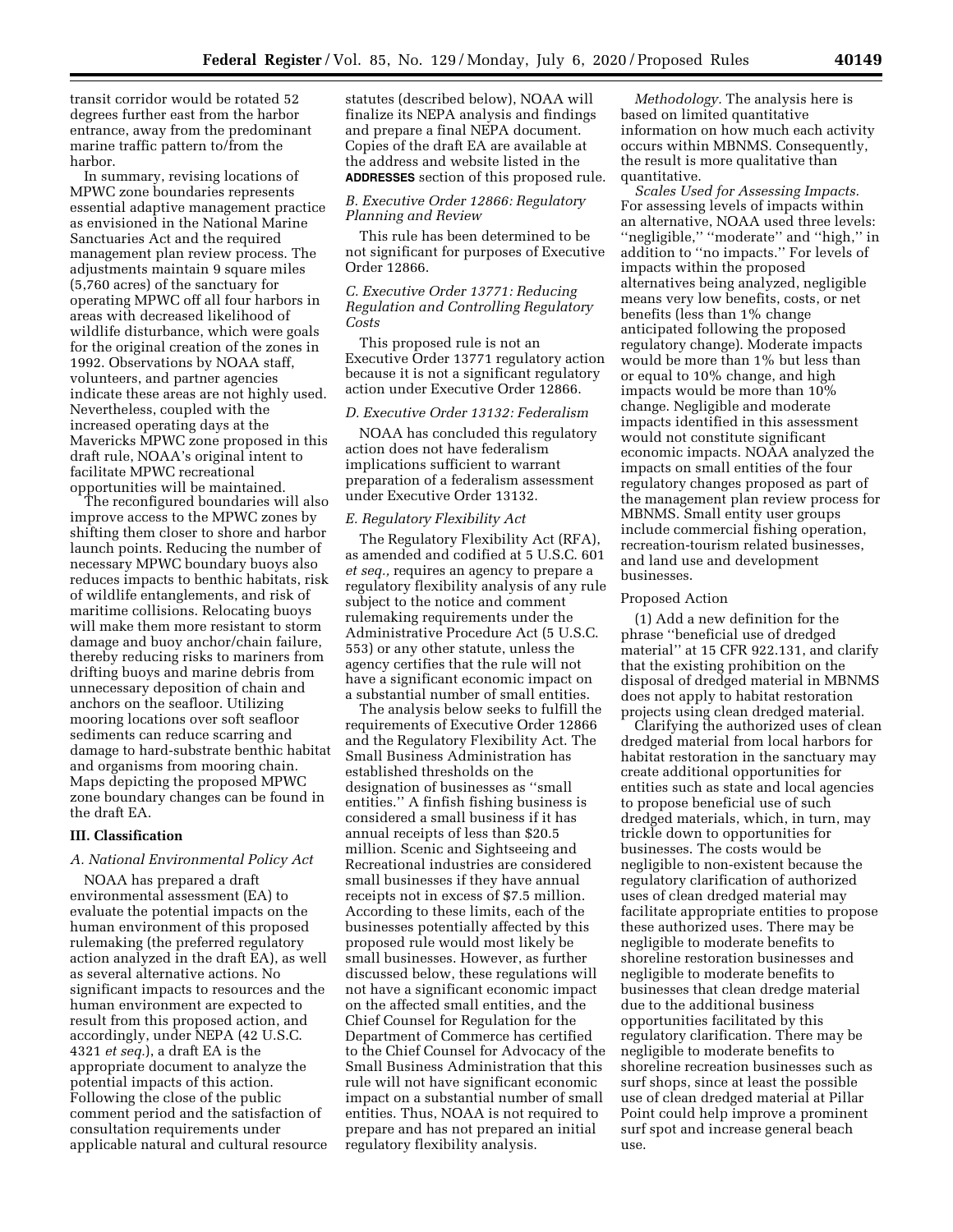(2) Allow MPWC access to MPWC Zone 5 (Mavericks surf break) during High Surf Advisory conditions rather than High Surf Warning conditions.

With this proposed rule, NOAA would amend MBNMS regulations to increase access to an MPWC zone by reducing the sea state condition required for motorized personal watercraft (MPWC) access to the Mavericks seasonal-condition zone (Zone 5). NOAA would change the current High Surf Warning (HSW) requirement to a less stringent High Surf Advisory (HSA) requirement. Allowing MPWC access to Mavericks during HSA conditions (predicted breaking waves at the shoreline of 15 feet or greater) would allow MPWC presence at the break 3– 5 more days per year to provide safety assistance to surfers operating in a highly energized surf zone.

Additional days of MPWC access may result in increased recreational opportunities. This means that businesses that rent MPWC or offer MPWC tours may have additional days when they could rent equipment or offer tours. However, the sea state conditions tend to favor experienced MPWC users (who likely own their MPWC) rather than casual, recreational MPWC users who would be more likely to rent or participate in a tour with an operator. The costs are expected to be nonexistent, and the benefits would be negligible.

(3) Rectify an oversight in the 2009 MBNMS rulemaking regarding

Exempted Department of Defense activities in the Davidson Seamount Management Zone (DSMZ).

NOAA's proposal to modify 15 CFR 922.132(c)(1) by replacing ''2008 Final Environmental Impact Statement'' with ''2020 Final Environmental Assessment for Monterey Bay National Marine Sanctuary Management Plan Review'' would publish the list of exempted DOD activities in the Davidson Seamount Management Zone that were originally intended for inclusion in the 2008 Final Environmental Impact Statement. There is no expected impact as a result of addressing the oversight from 2008. The changes are superficial in nature and do not result in changes to activities that are or are not prohibited.

(4) Reconfigure motorized personal watercraft (MPWC) zone boundaries.

The regulations allowing the use of MPWC in the zones would not change, but the shape and size of the zones would be altered.

The table below shows the size of the current and reconfigured year-round zones where MPWC are allowed. One zone would increase in size; three zones would decrease in size. The overall size of the year-round zones would decrease by 59%. The size of the Mavericks seasonal-conditional zone would remain unchanged. Observations showed little MPWC use in the areas selected; therefore, NOAA expects a minimal impact on the use of the zones by MPWC. MPWC rental businesses may experience a negligible impact, as

MPWC operation would still be allowed in the areas, just in smaller zones. The reduced number of deployed buoys and reduced risk of drifting buoys that have parted from their moorings would produce negligible benefits to boaters (such as commercial fishers) and other water users by reducing risk of collision/allision.

| Zone                                                   | <b>Current size</b><br>(sq. mi) | Proposed size<br>(sq. mi)    |
|--------------------------------------------------------|---------------------------------|------------------------------|
| Pillar Point<br>Santa Cruz<br>Moss Landing<br>Monterey | 0.87<br>6.36<br>8.10<br>6.36    | 0.96<br>2.63<br>2.29<br>3.10 |
| Total Comm                                             | 21.69                           | 8.98                         |

The table below summarizes the findings for each proposed regulatory action described above and includes a column for passive use. ''Nonuse'' or ''passive use'' economic values encompass what economists refer to as option value, existence value and other nonuse values. All nonuse economic values are based on the fact that people are willing to pay some dollar amount for a good or service they currently do not use or consume directly. In the case of an ecological reserve, they are not current visitors (users), but derive some benefit from the knowledge that the reserve exists in a certain state and are willing to pay some dollar amount to ensure that the resources are maintained and/or improved.

| Regulation <sup>1</sup>                                                                                                                                                                                                     | Dredge and<br>restoration             | Commercial<br>fishermen    | Scuba diving | Recreational water<br>based <sup>2</sup> | Passive use <sup>3</sup> |
|-----------------------------------------------------------------------------------------------------------------------------------------------------------------------------------------------------------------------------|---------------------------------------|----------------------------|--------------|------------------------------------------|--------------------------|
| (1) Adding a new definition for the<br>phrase "beneficial use of dredged<br>material" and amending existing<br>sanctuary regulations to clarify the<br>authorized use of clean dredged<br>material for habitat restoration. | Negligible to Mod-<br>erate Benefits. | No Impact                  | No Impact    | Negligible to Mod-<br>erate Benefits.    | No Impact.               |
| (2) Allowing MPWC access to MPWC<br>Zone 5 (Mavericks surf break) dur-<br>ing High Surf Advisories.                                                                                                                         | No Impact                             | No Impact                  | No Impact    | <b>Negligible Benefits</b>               | No Impact.               |
| (3) Correcting an oversight in the<br>2009 revised MBNMS management<br>plan rulemaking.                                                                                                                                     |                                       | No Impact    No Impact     |              | No Impact    No Impact                   | No Impact.               |
| (4) Modifying the boundaries of four<br>existing year-round motorized per-<br>sonal watercraft (MPWC) zones.                                                                                                                | No Impact                             | <b>Negligible Benefits</b> | No Impact    | Negligible Cost                          | No Impact.               |
|                                                                                                                                                                                                                             | Negligible to Mod-<br>erate Benefits. | No Impact                  | No Impact    | <b>Negligible Benefits</b>               | No Impact.               |

1For levels of impacts within the proposed alternatives being analyzed, negligible means very low benefits, costs, or net benefits (less than 1% change). Moderate impacts would be more than 1% but less than or equal to 10%, and high impacts would be more than 10%. No impact<br>means no costs or benefits are expected.

<sup>2</sup> Recreational water based includes businesses that may provide equipment or rent items for recreational water use, such as boats or jet skis that would be used for recreation on the water that does not include fishing or diving.<br><sup>3</sup>Passive use may create additional economic value and benefits as people spend time and money to learn about the resources through t

purchase of materials such as books, brochures, etc.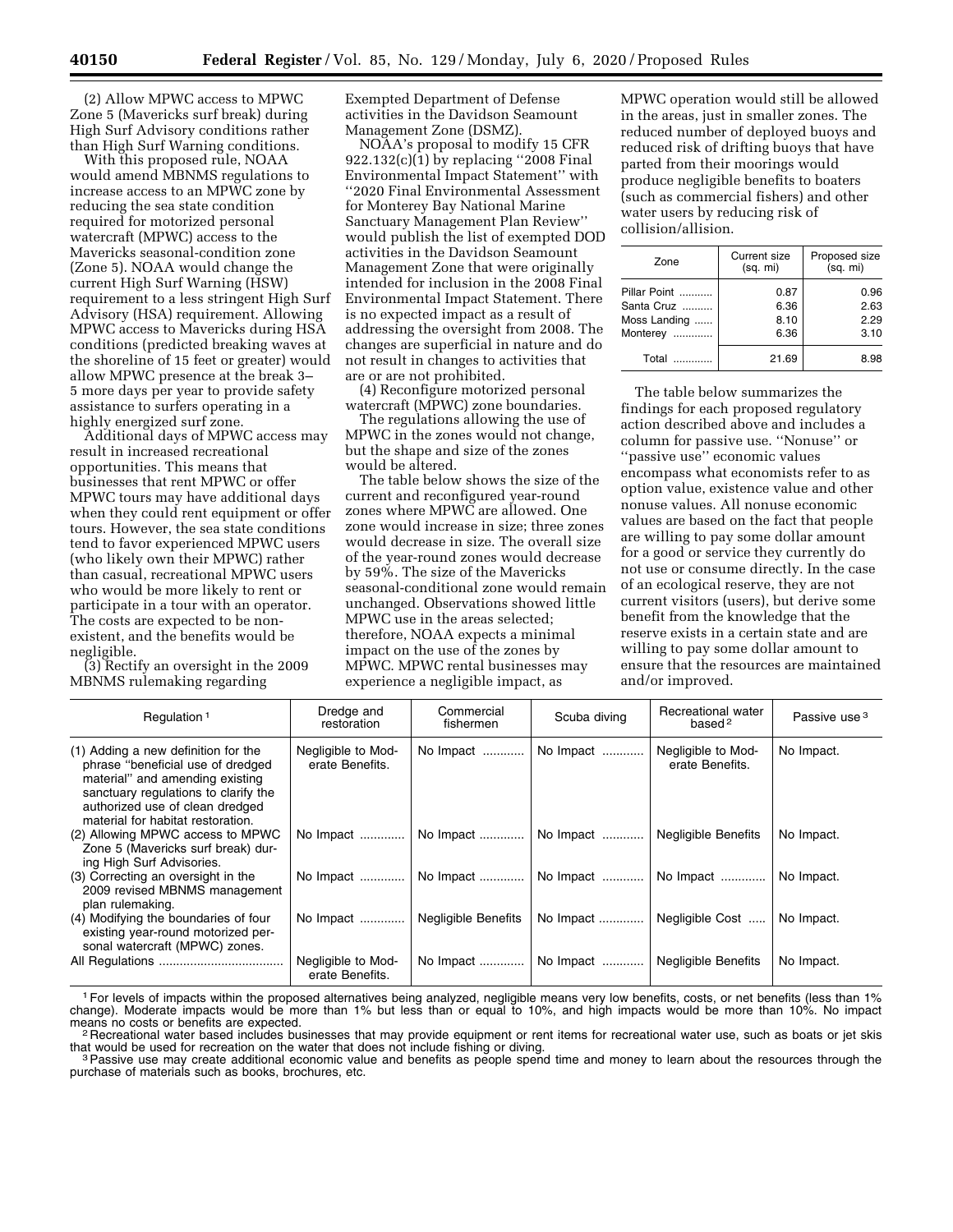### *F. Paperwork Reduction Act*

This proposed rule does not create any new information collection requirement, nor does it revise the information collection requirement that was approved by the Office of Management and Budget (OMB Control Number 0648–0141) under the Paperwork Reduction Act of 1980, 44 U.S.C. 3501 *et seq.* (PRA). Notwithstanding any other provision of the law, no person is required to respond to, nor shall any person be subject to a penalty for failure to comply with, a collection of information subject to the requirements of the PRA, unless that collection of information displays a currently valid OMB Control Number.

### *G. National Historic Preservation Act*

In fulfilling its responsibility under the National Historic Preservation Act (NHPA) (54 U.S.C. 300101 *et seq.*) and NEPA, NOAA intends to determine whether the proposed rule is the type of activity that could affect historic properties. If so, NOAA intends to identify consulting parties; identify historic properties and assess the effects of the undertaking on such properties; assess potential adverse effects; and resolve adverse effects. If applicable, NOAA will initiate formal consultation with the State Historic Preservation Officer/Tribal Historic Preservation Officer, the Advisory Council of Historic Preservation, and other consulting parties as appropriate; involve the public in accordance with NOAA's NEPA procedures; and develop in consultation with identified consulting parties alternatives and proposed measures that might avoid, minimize or mitigate any adverse effects on historic properties as appropriate and describe them in the environmental assessment. NOAA will complete applicable NHPA requirements before finalizing its NEPA analysis. Individuals or organizations who wish to participate as a consulting party should notify NOAA.

# *H. Endangered Species Act*

The Endangered Species Act (ESA) of 1973 as amended (16 U.S.C. 1531, *et seq.*), provides for the conservation of endangered and threatened species of fish, wildlife, and plants. Federal agencies have an affirmative mandate to conserve ESA-listed species. Section 7(a)(2) of the ESA requires federal agencies, in consultation with the National Marine Fisheries Service (NMFS) and/or the U.S. Fish and Wildlife Service, to ensure that any action they authorize, fund, or carry out is not likely to jeopardize the continued existence of an ESA-listed species or

result in the destruction or adverse modification of designated critical habitat. NOAA's ONMS intends to begin informal consultation under the ESA with NOAA's Office of Protected Resources (OPR) and the U.S. Fish and Wildlife Service upon publication of this proposed rule and complete consultation prior to the publication of the final rule or finalization of the NEPA analysis. NOAA's consultation will focus on any potential adverse effects of this action on threatened and endangered species and/or designated critical habitat.

### *I. Marine Mammal Protection Act*

The Marine Mammal Protection Act (MMPA) of 1972 (16 U.S.C. 1361 *et seq.*), as amended, prohibits the ''take'' 5 of marine mammals in U.S. waters. Section 101(a)(5)(A–D) of the MMPA provides a mechanism for allowing, upon request, the ''incidental,'' but not intentional, taking of small numbers of marine mammals by U.S. citizens who engage in a specified activity (other than commercial fishing or directed research on marine mammals) within a specified geographic region. ONMS intends to request technical assistance from NMFS upon publication of this proposed rule on ONMS's preliminary assessment that this action is not likely to result in take of marine mammals. If NMFS recommends that ONMS seek an Incidental Harassment Authorization or Letter of Authorization, then ONMS will submit an application for any incidental taking of small numbers of marine mammals that ONMS and NMFS conclude could occur as a result of this proposed rulemaking. NOAA's request for technical assistance will focus on the effects of this action on marine mammals. NOAA will complete any MMPA requirements before finalizing its NEPA analysis.

#### *J. Coastal Zone Management Act*

The principal objectives of the Coastal Zone Management Act (CZMA) are to encourage and assist states in developing coastal management programs, to coordinate State activities, and to preserve, protect, develop and, where possible, restore or enhance the resources of the nation's coastal zone.

Section 307(c) of the CZMA requires federal activity affecting the land or water uses or natural resources of a state's coastal zone to be consistent with that state's approved coastal management program to the maximum extent practicable. NOAA will provide a copy of this proposed rule, the draft EA, and a consistency determination to the California Coastal Commission (Commission) upon publication. NOAA will wait for concurrence from the Commission prior to publication of the final rule.

### **IV. Request for Comments**

NOAA requests comments on this proposed rule, the draft management plan, and the draft EA. The comment period will remain open until September 4, 2020.

#### **List of Subjects in 15 CFR Part 922**

Administrative practice and procedure, Coastal zone, Fishing gear, Marine resources, Natural resources, Penalties, Recreation and recreation areas, Wildlife.

# **Nicole R. LeBoeuf,**

*Acting Assistant Administrator, National Ocean Service, National Oceanic and Atmospheric Administration.* 

For the reasons set forth above, NOAA proposes amending part 922, title 15 of the Code of Federal Regulations as follows:

### **PART 922—NATIONAL MARINE SANCTUARY PROGRAM REGULATIONS**

■ 1. The authority citation for part 922 continues to read as follows:

**Authority:** 16 U.S.C. 1431 *et seq.* 

### **Subpart M—Monterey Bay National Marine Sanctuary**

■ 2. Amend § 922.131 by adding the definition for ''Beneficial use of dredged material'' to read as follows:

### **§ 922.131 Definitions.**

\* \* \* \* \*

*Beneficial use of dredged material*  means the use of dredged material removed from any of the four public harbors immediately adjacent to the shoreward boundary of the sanctuary (Pillar Point, Santa Cruz, Moss Landing, and Monterey) that has been determined by the Director to be clean (as defined by this section) and suitable (as consistent with regulatory agency reviews and approvals applicable to the proposed beneficial use) as a resource for habitat restoration purposes only.

 $^{\rm 5}$  The MMPA defines take as: ''to harass, hunt, capture, or kill, or attempt to harass, hunt, capture or kill any marine mammal.'' 16 U.S.C. 1362. Harassment means any act of pursuit, torment, or annoyance which, (1) has the potential to injure a marine mammal or marine mammal stock in the wild (Level A Harassment); or (2) has the potential to disturb a marine mammal or marine mammal stock in the wild by causing disruption of behavioral patterns, including, but not limited to, migration, breathing, nursing, breeding, feeding, or sheltering (Level B Harassment).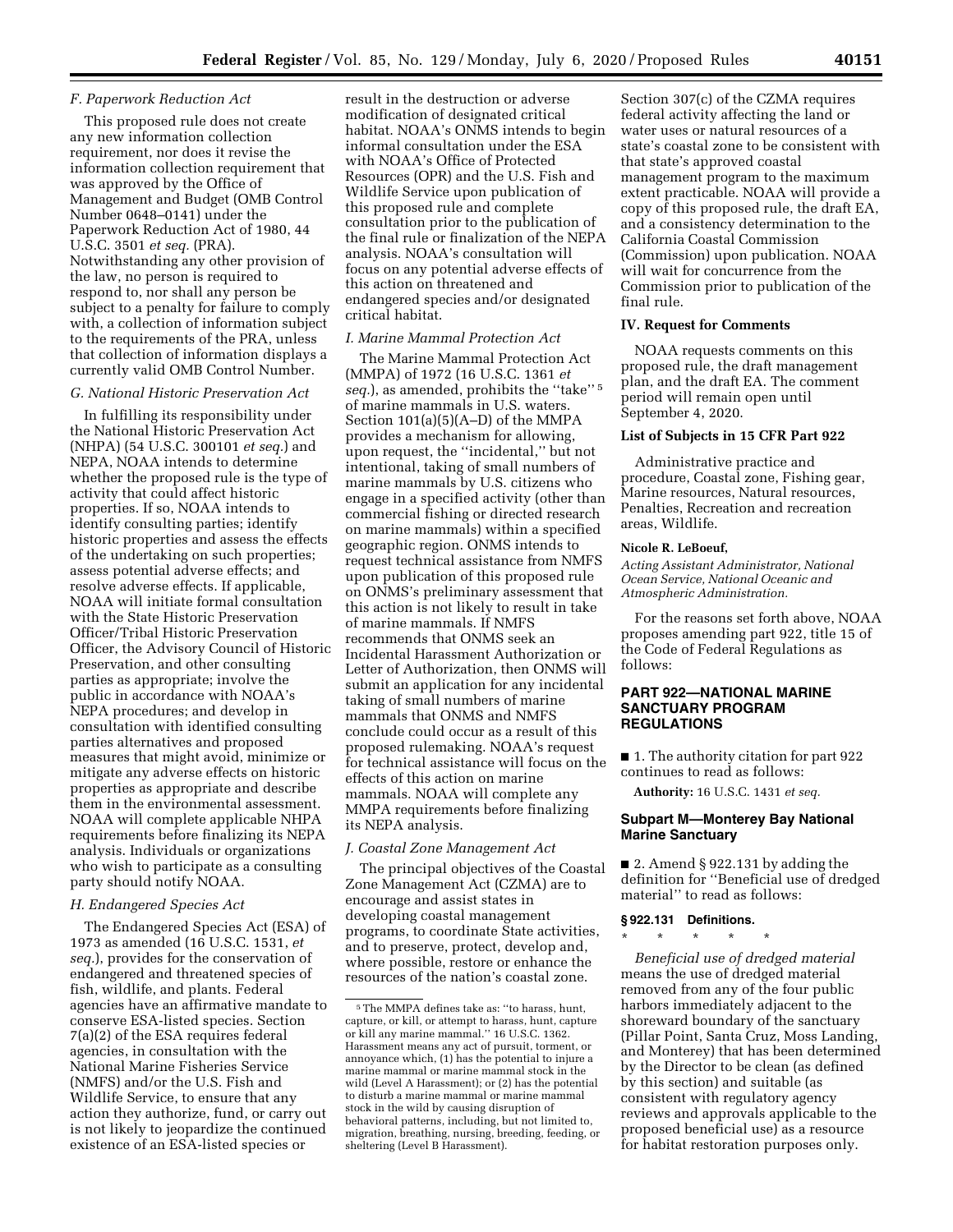Beneficial use of dredged material is not disposal of dredged material.

\* \* \* \* \*

■ 3. Amend § 922.132 by: ■ A. Revising paragraphs (a)(7) and

 $(c)(1)$ 

■ B. Amending paragraph (f) by adding a new sentence before the last sentence in the paragraph.

The revisions and addition read as follows

#### **§ 922.132 Prohibited or otherwise regulated activities.**

 $(a) * * * *$ 

(7) Operating motorized personal watercraft within the Sanctuary except within the four designated zones and access routes within the Sanctuary described in appendix E to this subpart. Zone Five (at Pillar Point) exists only when a High Surf Advisory has been issued by the National Weather Service and is in effect for San Mateo County,

and only during December, January, and February.

\* \* \* \* \* (c) \* \* \*

(1) All Department of Defense activities must be carried out in a manner that avoids to the maximum extent practicable any adverse impacts on Sanctuary resources and qualities. The prohibitions in paragraphs (a)(2) through (12) of this section do not apply to existing military activities carried out by the Department of Defense, as specifically identified in the Final Environmental Impact Statement and Management Plan for the Proposed Monterey Bay National Marine Sanctuary (NOAA, 1992). For purposes of the Davidson Seamount Management Zone, these activities are listed in the 2020 Final Environmental Assessment for Monterey Bay National Marine Sanctuary Management Plan Review.

New activities may be exempted from the prohibitions in paragraphs (a)(2) through (12) of this section by the Director after consultation between the Director and the Department of Defense. \* \* \* \* \*

(f) \* \* \* For the purposes of this Subpart, the disposal of dredged material does not include the beneficial use of dredged material as defined by 15 CFR 922.131. \* \* \*

■ 6. Amend Appendix E to Subpart M of Part 922 to read as follows:

### **Appendix E to Subpart M of Part 922— Motorized Personal Watercraft Zones and Access Routes Within the Sanctuary**

The four zones and access routes are: (1) The 0.96 mi2 area off Pillar Point Harbor from harbor launch ramps, through the harbor entrance to the northern boundary of Zone One:

| Point ID No.                                                                                                                                                                                                                        |          | Longitude    |
|-------------------------------------------------------------------------------------------------------------------------------------------------------------------------------------------------------------------------------------|----------|--------------|
| 1 (flashing white 5-second breakwater entrance light and horn at the seaward end of the outer west breakwater—<br>2 (triangular red dayboard with a red reflective border and flashing red 6-second light at the seaward end of the | 37.49402 | $-122.48471$ |
|                                                                                                                                                                                                                                     | 37.49534 | $-122.48568$ |
|                                                                                                                                                                                                                                     | 37.49707 | -122.47941   |
|                                                                                                                                                                                                                                     | 37.46469 | $-122.46971$ |
|                                                                                                                                                                                                                                     | 37.47284 | -122.48411   |

(2) The 2.63 mi2 area off of Santa Cruz Small Craft Harbor from harbor launch ramps, through the harbor entrance, and then along a 100-yard wide access route

southwest along a bearing of approximately 196° true (180° magnetic) toward the red and white whistle buoy at 36.93899 N, 122.009612 W, until

crossing between the two yellow can buoys marking, respectively, the northeast and northwest corners of the zone. Zone Two is bounded by:

| Point ID No. | Latitude | Longitude   |
|--------------|----------|-------------|
|              | 36.93899 | - 122.00961 |
|              | 36.95500 | -122.00967  |
|              | 36.94167 | -121.96667  |
|              | 36.92564 | –121.96668  |

(3) The 2.29 mi2 area off of Moss Landing Harbor from harbor launch ramps, through harbor entrance, and

then along a 100-yard wide access route southwest along a bearing of approximately 230° true (215° magnetic)

to the red and white bell buoy at 36.79893 N, 121.80157 W. Zone Three is bounded by:

| Point ID No. | Latitude | Longitude    |
|--------------|----------|--------------|
|              | 36.79893 | $-121.80157$ |
|              | 36.77833 | -121.81667   |
|              | 36.83333 | -121.82167   |
|              | 36.81500 | –121.80333   |

(4) The 3.10 mi2 area off of Monterey Harbor from harbor launch ramps to a point midway between the seaward end of the U.S. Coast Guard Pier and the

seaward end of Wharf 2, and then along a 100-yard wide access route northeast along a bearing of approximately 67° true (52° magnetic) to the yellow can

buoy marking the southeast corner of the zone. Zone Four is bounded by:

| Point ID No. | Latitude | Longitude                                      |
|--------------|----------|------------------------------------------------|
|              |          | 36.61146   -121.87696<br>36.62459 = -121.89594 |